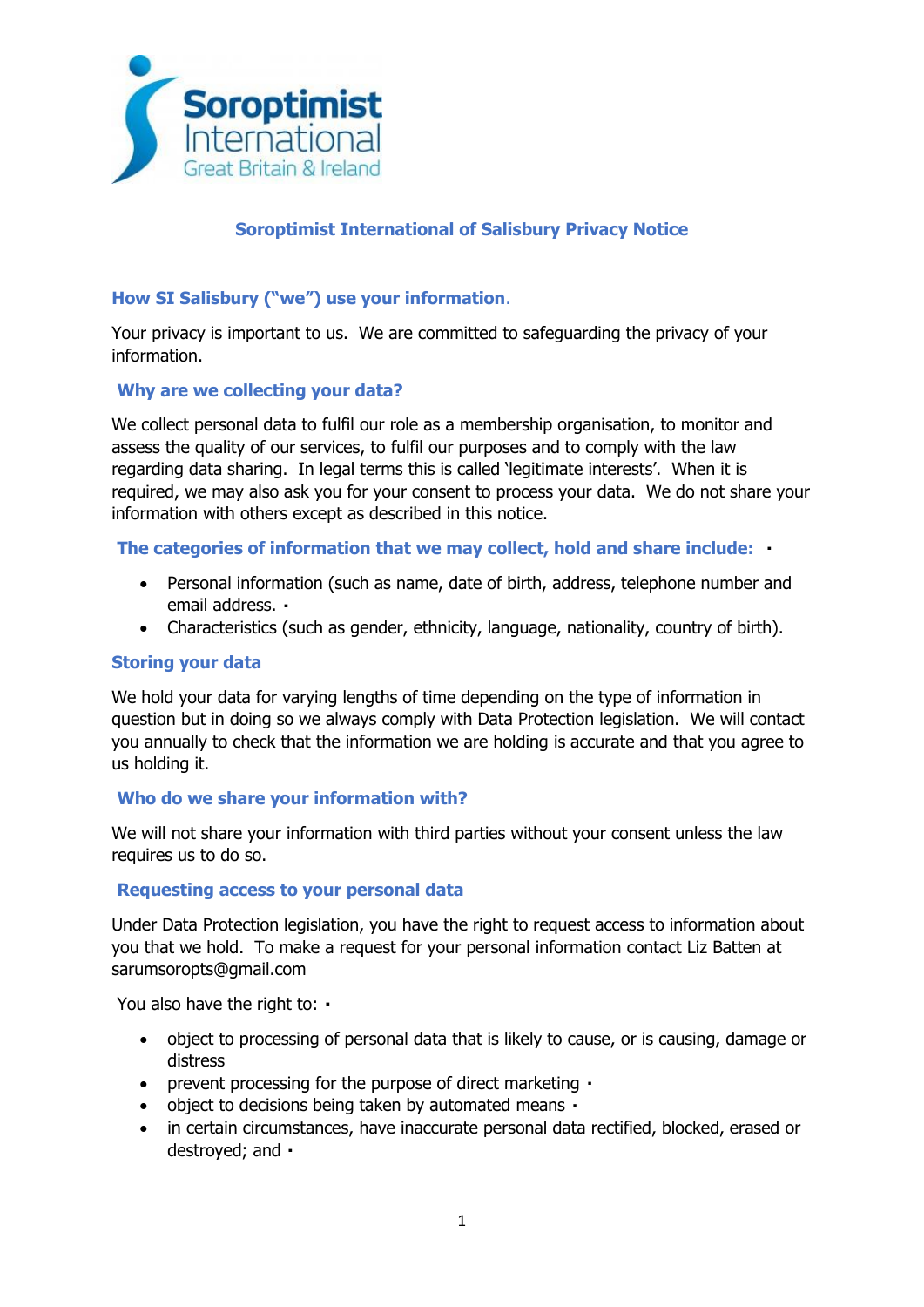• claim compensation for damages caused by a breach of the Data Protection regulations.

You can read more about these rights on the ICO website – see link below: <https://ico.org.uk/for-the-public/is-my-information-being-handled-correctly/>

## **Contact Details:**

For further information on how your information is used, how we maintain the security of your information and your rights to access information we hold on you, or if you would like to discuss anything in this privacy notice please contact Liz Batten at sarumsoropts@gmail.com

If you have a concern about the way we are collecting or using your personal data, you should raise your concern with us in the first instance or directly to the Information Commission's Office at https://ico.org.uk/concerns/

## **Marketing**

We would like to share your information with other Soroptimists both from SIGBI and the other three Federations, Soroptimist International, our partners, other charities and related companies. If you agree to your information being shared in this way please tick the box below.



If you, or the Club, Region or National Association of which you are Treasurer, are also a shareholder in Number 63 (Soroptimist) Limited, you consent to SIGBI sharing your data with Number 63 (Soroptimist) Limited.



## **How information about you will be used:**

We would like to send you information about Soroptimist International Great Britain and Ireland (SIGBI) Limited, Soroptimist Trading Limited, Soroptimist International and other related organisations with whom we work, by post, email, telephone and SMS. If you agree to being contacted in this way, please tick the relevant boxes:

| Post       |  |
|------------|--|
| Email      |  |
| Phone      |  |
| <b>SMS</b> |  |
| Automated  |  |